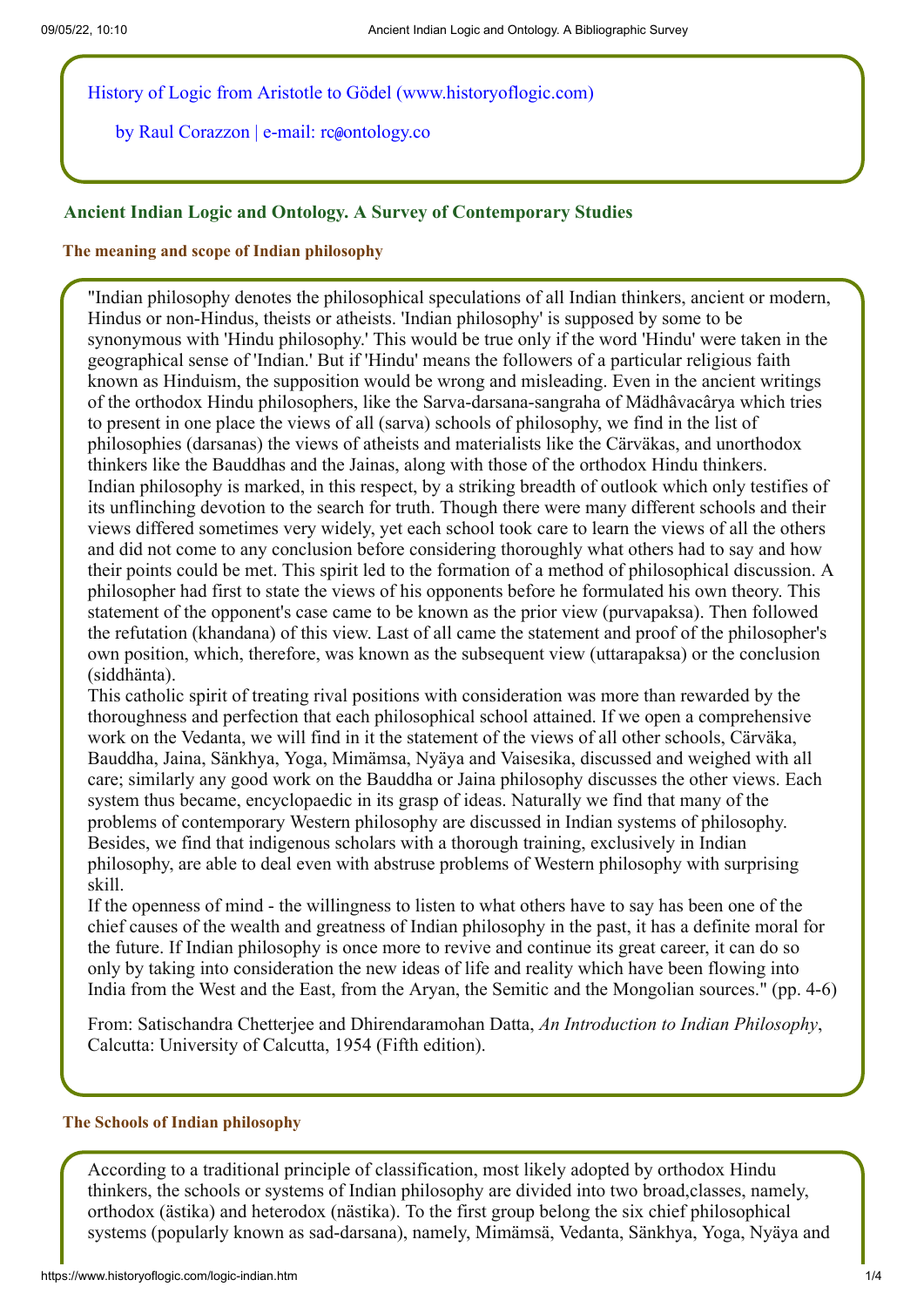Vaisesika. These are regarded as orthodox (ästika), not because they believe in God, but because they accept the authority of the Vedas.(1) The Mimämsä and the Sänkhya do not believe in God as the creator of the world, yet they are called orthodox (ästika) because they believe in the authoritativeness of the Vedas.

The six systems mentioned here are not the only orthodox systems; they are the chief ones, and there are some other less important orthodox schools, such as the Grammarian school, the medical school, etc., also noticed by Mädhaväcärya. Under the other class of heterodox systems, the chief three are the schools of the Materialists like the Cärväkas, the Bauddhas and the Jainas. They are called heterodox (nästika) because they do not believe in the authority of the Vedas."

# **Notes**

(1) In modern Indian languages. 'astika' and 'nâstika' generally mean 'theist' and 'atheist', respectively. But in Sanskrit philosophical literature, 'àstika' means 'one who believes in the authority of the Vedas' or 'one who believes in life after death. ('Nâstika' means the opposite of these.) The word is used here in the first sense. In the second sense, even the Jaina and Bauddha schools are 'âstika', as they believe in life after death. The six orthodox schools are 'âstika', and the Carvâka is 'nâstika' in both the senses." (pp. 6-7)"

From: Satischandra Chetterjee and Dhirendaramohan Datta, *An Introduction to Indian Philosophy*, Calcutta: University of Calcutta, 1954 (Fifth edition).

# **The Nyāya-Vaiśeṣika School**

"Historically the Nyâya and Vaisesika schools are different. They had separate origins and developed differently in the early phases of their existence and also had different spheres of interest and expertise. However, on account of their common philosophical standpoints and methodology a link seems to have existed between the two quite early in their history which during the course of their development brought them closer, resulting in their subsequent amalgamation into a single syncretic system.

Roughly speaking the history of the Nyâya-Vaisesika system extends over a period of twenty-four centuries, i.e. from about the fourth century BC, till modern times. Like Vedânta, it has been one of the living systems of philosophy. Redaction of the Nyâya doctrines in the form of sutras was done by Gautama around the fourth century BC. He was succeeded by an array of illustrious commentators and exponents like Vatsyayana (about AD 400), Uddyotakara (about AD 650), Väcaspati (about AD 840), Bhâsarvajna (about AD 860), Udayana (about AD 984), Jayanta (about the tenth century AD) and many others. The sutras of the Vaisesika school were formulated by Kanâda, about one century prior to Gautama, and he was followed by thinkers like Prasastapada (about the sixth century AD), Sridhaka (about AD 990 and Sarirkara Misra (about the fifteenth century AD).

As stated above, the Nyâya and Vaisesika schools had more or less the same sort of philosophical orientation and presuppositions; however, their interests were most pronounced in the fields of epistemology and metaphysics respectively. They borrowed from and leaned upon each other so heavily that they could not afford to remain separate for long. Though the synthesis of the two schools began appearing in Udayana, it was Gangesa (about the twelfth century AD) who is to be given the credit of forging the unity of the two schools. He is regarded as the founder of the syncretic school known as the Navya-Nyâya (Neo-Nyâya) school." (p. 132)

From: Brian Carr and Indira Mahalingam (eds.), *Companion Encyclopedia of Asian Philosophy*, London: Routledge 1997, Chapter 7: "Nyāya-Vaiśeṣika" by S. R. Bhatt pp. 119-138.

## **Indian Logic**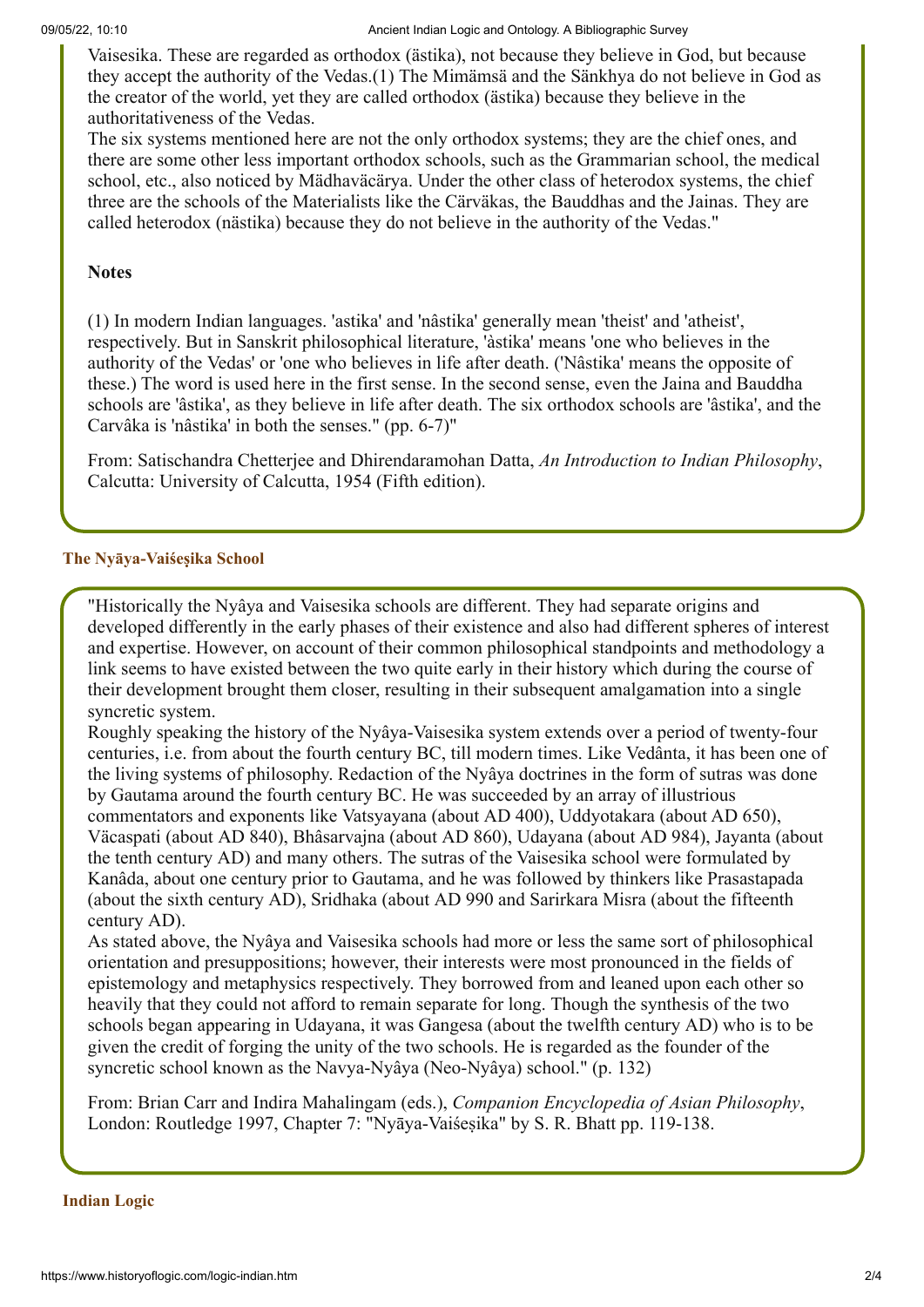"The term "Indian logic" may be used to refer to the system of logic (Nyāya) that forms one of the six principal schools of Hindu philosophy. In a wider sense it denotes Buddhist and Jaina logic as well. In a still wider sense it refers to any logical doctrine propounded by Indian scholars. In this article the term is used in the last sense, although Jaina logic is omitted and only some representative doctrines and techniques from other sources are discussed.

The history of Indian logic covers at least 23 centuries, and the number of works by Indian logicians, published and unpublished, is vast. Those available in Western languages or accessible in good editions constitute only a fraction of this material. Attention here is confined to material from some of the published Sanskrit texts. For the study of Buddhist logic translations into Tibetan or Chinese from Sanskrit originals, many of which are lost, must also be utilized.

This survey falls into five parts: (1) Grammar, which was well developed by the time of the Sanskrit grammar of Panini. Its sophisticated logical rules and techniques influenced almost all later scholarly developments in India. (2) Mimamsa, the most orthodox of the six philosophical schools of Hinduism. It dealt largely with problems of textual interpretation and faced a variety of logical problems in the course of its history. (3) Vaisesika and Old Nyāya. Vaisesika, which also embodied a system of natural philosophy, provided a list of categories that set the framework within which logicians of the Old Nyāya school developed their systematic analyses of perception and inference. (4) Buddhist logic, partly a reaction against the old Nyāya. Some branches of Buddhist logic laid a foundation for formal logic and began to exclude extraneous considerations of ontology, epistemology, and psychology. (5) New Nyāya, the final phase of Hindu logic, both challenged by

Buddhist logic and substantially enriched by it. The New Nyāya began with the work of Gangesopadhyàya (thirteenth century A.D.) and continues to the present day.

Lack of space prevents discussion of the role of logic in the sciences and of the philosophical schools of the Vedanta, which dealt with logical topics, especially in the later developments within Advaita and Dvaita.

Since more attention will be paid to doctrines than to individual logicians and their works and dates, a chronological table may be helpful in providing a rough outline of their historical context. (In the table, names of writings are in italic.) The table makes it clear that some of the schools which developed simultaneously were in a position to influence each other." (pp. 529-521)

Indian Logicians

From: Frits J. Staal, *Indian Logic* (Second section of: *Logic, History of*) in: Paul Edwards (ed.), *The Encyclopedia of Philosophy*, New York: Macmillan 1967, Vol. IV pp. 520-521.

# **Indian Ontology**

"All Indian philosophical traditions are deeply engaged with ontology, the study of being, since clarity about the nature of reality is at the heart of three intimately connected goals: knowledge, proper conduct and liberation from the continued suffering that is part of all human existence. The formulation of a list of ontological categories, a classification of reality by division into several fundamental objective kinds, however, is less widespread. There is little room for a doctrine of distinct, if related, ontological categories in a philosophical school that takes reality as one, even less if that one lies beyond description. If the phenomenal world is but illusory appearance, as, for example, in the Vedanta of Sankara, then a determination of kinds of entities does not recommend itself as a means to adequate analysis of the world. Even the Sankhya tradition's realism reduces the world to an evolution from two fundamental entities, spirit and matter. Categories make sense within the context of a pluralistic realism, an analysis of the world that finds it to be composed of a multiplicity of real entities. Such a view is found to some extent in Jaina philosophy, but is primarily defended and developed in the Nyāya-Vaiśesika school.

The Nyāya- Vaisesika categories are seven: substance, quality, motion, universal, particular, inherence and not-being. While all are understood as real entities and objects of knowledge, substance is most fundamental as each of the others in some way depends on substance. Substances are nine: earth, water, fire, air, ether, time, space, self and mind. The first four are atomic: they may combine to form macroscopic substance, such as a clay pot, but in incomposite form they are